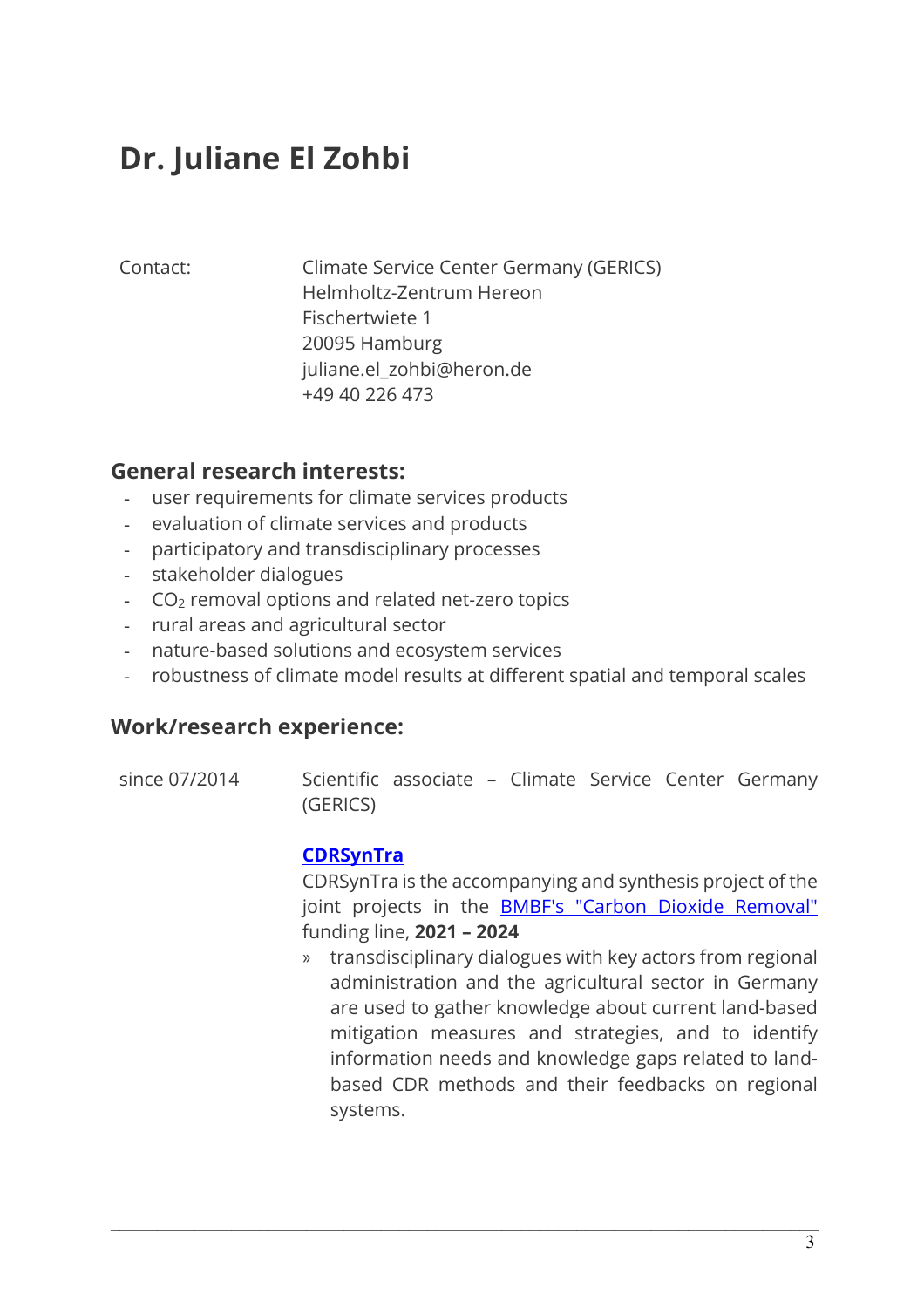### **ADAPTER**

ADAPT tERrestrial systems , funded by the Förderlinie Wissenschaftstransfer from the Impulse and Networking Fund of the Helmholtz Association, **2019 – 2023**

» Through intensive dialogues with key partners from the agricultural sector, innovative simulation-based products are developed that support optimal adaptation to climate change

#### **Netto-Null-2050**

Cluster I as part of the Helmholtz Climate Initiative, **2019 - 2022**

- » Coordination of a creating a pilot-roadmap bringing together and integrating the different projects and work packages of the project to support Germany on its way to become CO2-neutral by mid-century
- » Concept for stakeholder engagement for an app development to enhance the storage of carbon in the soils

#### **H2020 OPERANDUM**

OPEn-air laboRAtories for Nature baseD solUtions to Manage hydro-meteo risks**, 2018-2022**

- » Co-coordination of modelling for the evaluation of nature-based solutions under consideration of climate change
- » Co-Coordination of the German 'open-air laboratory' for regional analysis of nature-based solutions

#### **C3S GLORIOUS**

Global users in the Copernicus Climate Change Service, C3S\_422\_Lot1\_SMHI, **2017-2019**

» Development of a method for quality assurance of climate impact indicators together with users

#### **C3S DECM**

Data Evaluation for Climate Models, C3S\_51 Lot 4**, 2016- 2018** 

» Recording and evaluation of user requirements with regard to climate model data

 $\mathcal{L}_\mathcal{L} = \mathcal{L}_\mathcal{L} = \mathcal{L}_\mathcal{L} = \mathcal{L}_\mathcal{L} = \mathcal{L}_\mathcal{L} = \mathcal{L}_\mathcal{L} = \mathcal{L}_\mathcal{L} = \mathcal{L}_\mathcal{L} = \mathcal{L}_\mathcal{L} = \mathcal{L}_\mathcal{L} = \mathcal{L}_\mathcal{L} = \mathcal{L}_\mathcal{L} = \mathcal{L}_\mathcal{L} = \mathcal{L}_\mathcal{L} = \mathcal{L}_\mathcal{L} = \mathcal{L}_\mathcal{L} = \mathcal{L}_\mathcal{L}$ 

# **FP7 CLIPC**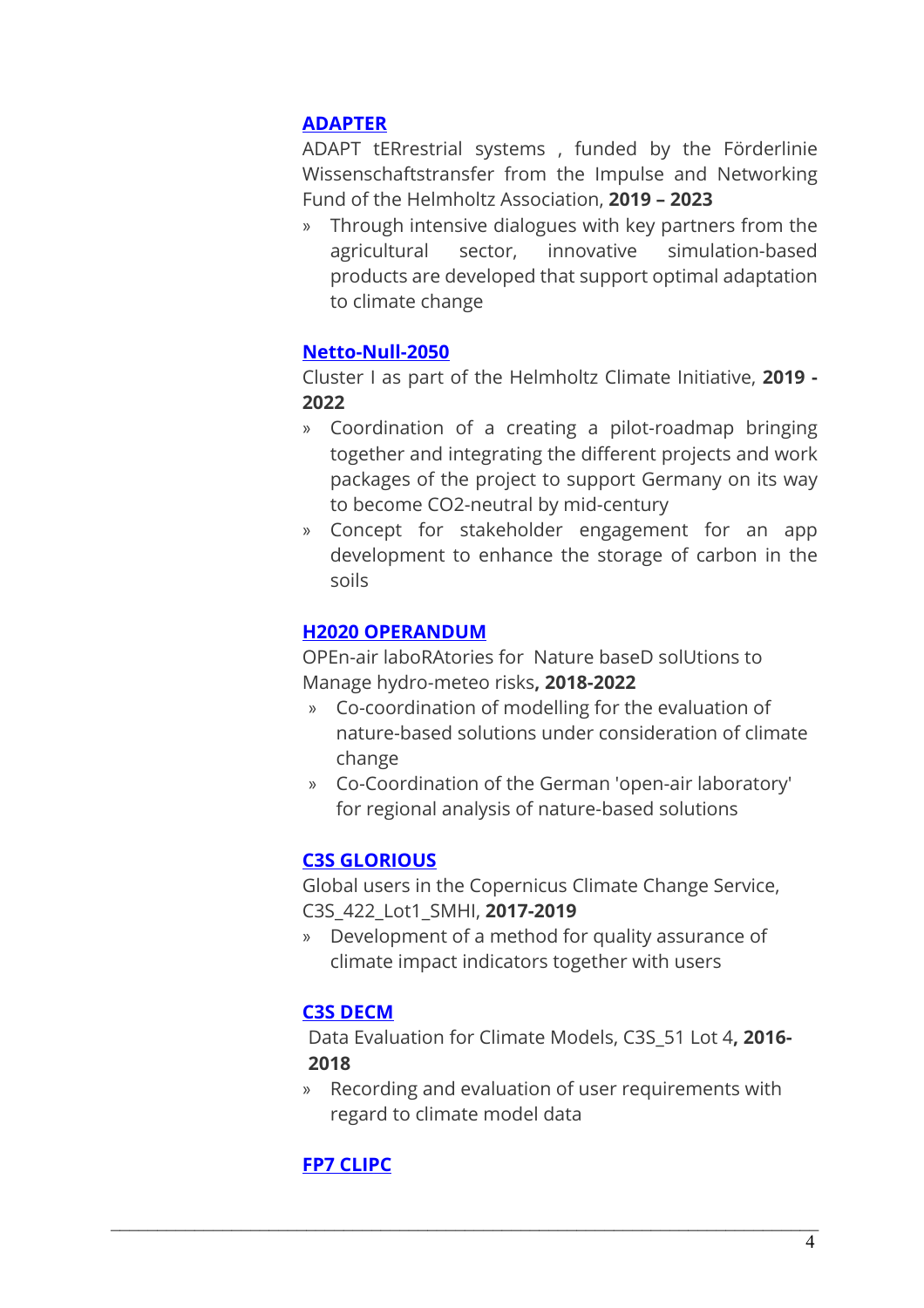Constructing Europe's Climate Information Portal, **2013- 2016** 

- » Development of a method to assess the robustness of climate impact indicators and their web presentation
- 11/2010 07/2014 Post-Doc Laboratoire des Sciences du Climat et de l'Environnement (LSCE) in Gif-sur-Yvette (France) **DOFOCO** (Do Forests Cool the Earth? - **2010 - 2015**):
	- » Development of albedo scheme of ORCHIDEE to quantify the effects of the world's managed forests on the climate system
- 07/2010 10/2010 Post-Doc Max Planck Institute for Meteorology (MPI-M) in Hamburg (Germany)
	- » Model development of snow albedo scheme in JSBACH
- 06/2007 06/2010 PhD student Max Planck Institute for Meteorology (MPI-M) and International Max Planck doctoral program on Earth System Modelling (IMPRS-ESM) in Hamburg (Germany)
	- » Modelling of vegetation-climate interaction in mid-Holocene climate

# **Professional qualifications:**

| Language skills         | German (native speaker); English (fluent)           |
|-------------------------|-----------------------------------------------------|
| <b>Participation in</b> | 2019: CS4eXtremes - BMBF                            |
| successful              | 2018: ADAPTER - HGF                                 |
| proposal writing:       | 2017: GLORIOUS - Copernicus Climate Change Services |
|                         | 2016: MARCO - Horizon2020                           |
|                         | 2015: DECM - Copernicus Climate Change Services     |

# **Selected Publications:**

Mengis, N., Kalhori, A., Simon, S., Harpprecht, C., Baetcke, L., Prats, E., Schmidt-Hattenberger, C., Stevenson, A., Dold, C., **El Zohbi, J**., Borchers, M., Thrän, D., Korte, K., Gawel, E., Dolch, T., Heß, D., Yeates, C., Thoni, T., Markus, T., Schill, E.,

 $\mathcal{L}_\mathcal{L} = \mathcal{L}_\mathcal{L} = \mathcal{L}_\mathcal{L} = \mathcal{L}_\mathcal{L} = \mathcal{L}_\mathcal{L} = \mathcal{L}_\mathcal{L} = \mathcal{L}_\mathcal{L} = \mathcal{L}_\mathcal{L} = \mathcal{L}_\mathcal{L} = \mathcal{L}_\mathcal{L} = \mathcal{L}_\mathcal{L} = \mathcal{L}_\mathcal{L} = \mathcal{L}_\mathcal{L} = \mathcal{L}_\mathcal{L} = \mathcal{L}_\mathcal{L} = \mathcal{L}_\mathcal{L} = \mathcal{L}_\mathcal{L}$